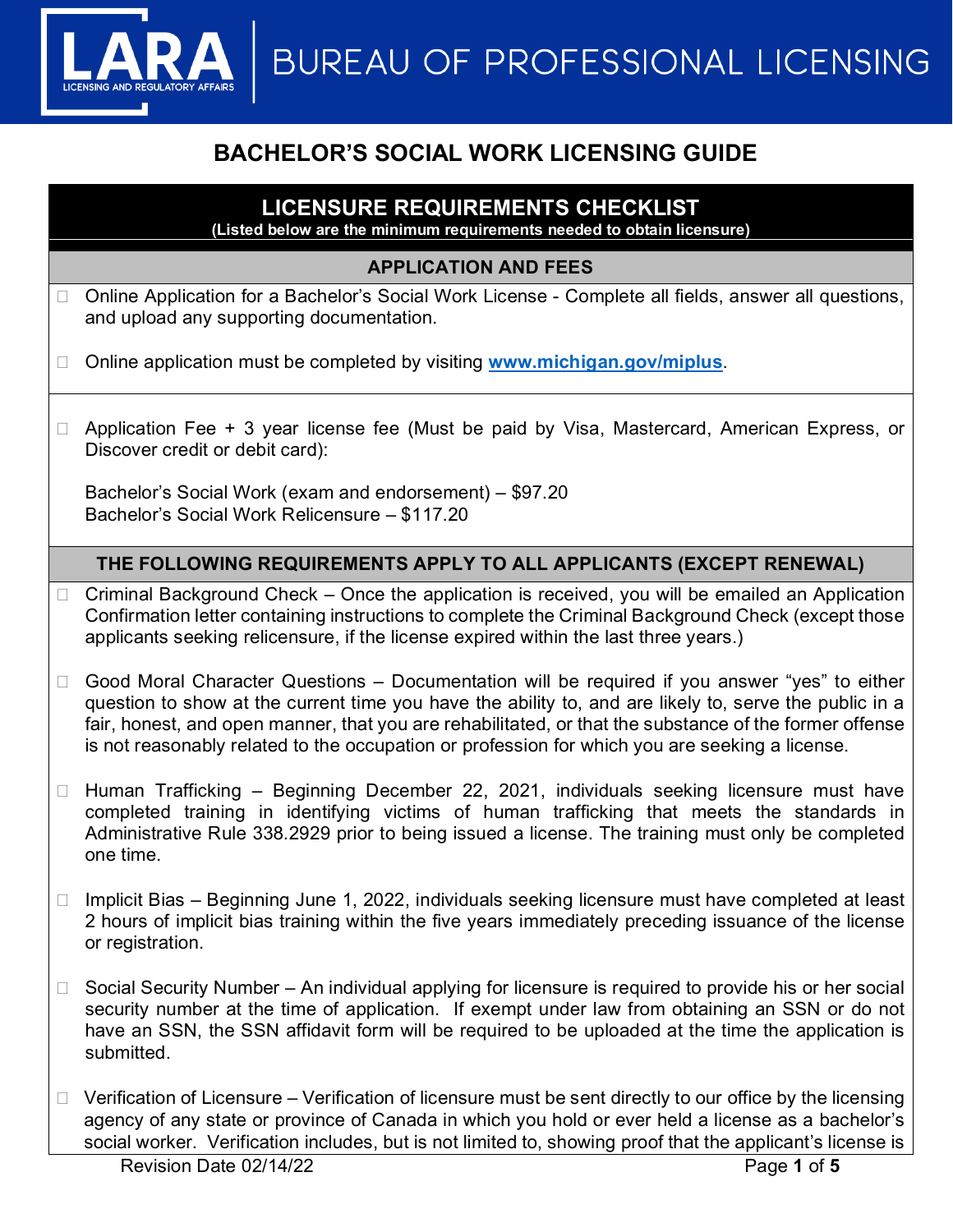in good standing and, if applicable, the record of any disciplinary action taken or pending against the applicant. Verification can be emailed to bpldata@michigan.gov or mailed to the Bureau of Professional Licensing at PO Box 30670, Lansing, MI 48909.

 $\Box$  English Language Proficiency – An individual applying for licensure must demonstrate a working knowledge of the English language. This can be established if either the applicant's required health professional educational program was taught in English, a transcript establishes the applicant earned not less than 60 college level credits from an English-speaking graduate or undergraduate school, or that the applicant obtained a passing score on an approved English proficiency exam as established by the department under  $R$  338.7002b(2) of the Public Health Code – General Rules.

### **REQUIREMENTS FOR LICENSURE BY EXAMINATION**

- $\Box$  Professional Education Name of school attended, and name of educational program completed.
- $\Box$  Final, Official Transcripts Transcripts must be submitted directly to our office from the school attended and meet the standards set forth by the Board. Transcripts can be emailed to [bpldata@michigan.gov](mailto:bpldata@michigan.gov) or mailed to the Bureau of Professional Licensing, PO Box 30670, Lansing, MI 48909.
	- $\triangleright$  If the educational program was not taught in the US or Canada, please submit a credential evaluation from the Council on Social Work Education (CSWE). Credential evaluations can be emailed to [bpldata@michigan.gov](mailto:bpldata@michigan.gov) or mailed to the Bureau of Professional Licensing, PO Box 30670, Lansing, MI 48909.
- □ Submit the Supervisor's Verification of Social Work Experience Form to show proof of supervised hours completed for appropriate level licensure. This form can be emailed to [bpldata@michigan.gov](mailto:bpldata@michigan.gov) or mailed to the Bureau of Professional Licensing, PO Box 30670, Lansing, MI 48909.
- $\Box$  You are required to pass the Bachelor's Examination through the ASWB. Once you have submitted all your hours and are determined to be eligible and are ready to take the exam, please notify the Michigan Board of Social Work by e-mail at [bplhelp@michigan.gov.](mailto:bplhelp@michigan.gov)

### **INFORMATION FOR BACHELOR'S SOCIAL WORK LICENSURE BY ENDORSEMENT**

- Endorsement applicants that have an active license and have been licensed for **more than** 10 years before the date of application for Michigan licensure, it is presumed that the applicant meets the requirements of section 16186 of the code, MCL 333.16186.
- Endorsement applicants that have an active license and have been licensed **less than** 10 years must submit the Supervisor's Verification of Social Work Experience form verifying that you have been engaged in the practice of social work at the bachelor's level as defined in MCL 333.16186.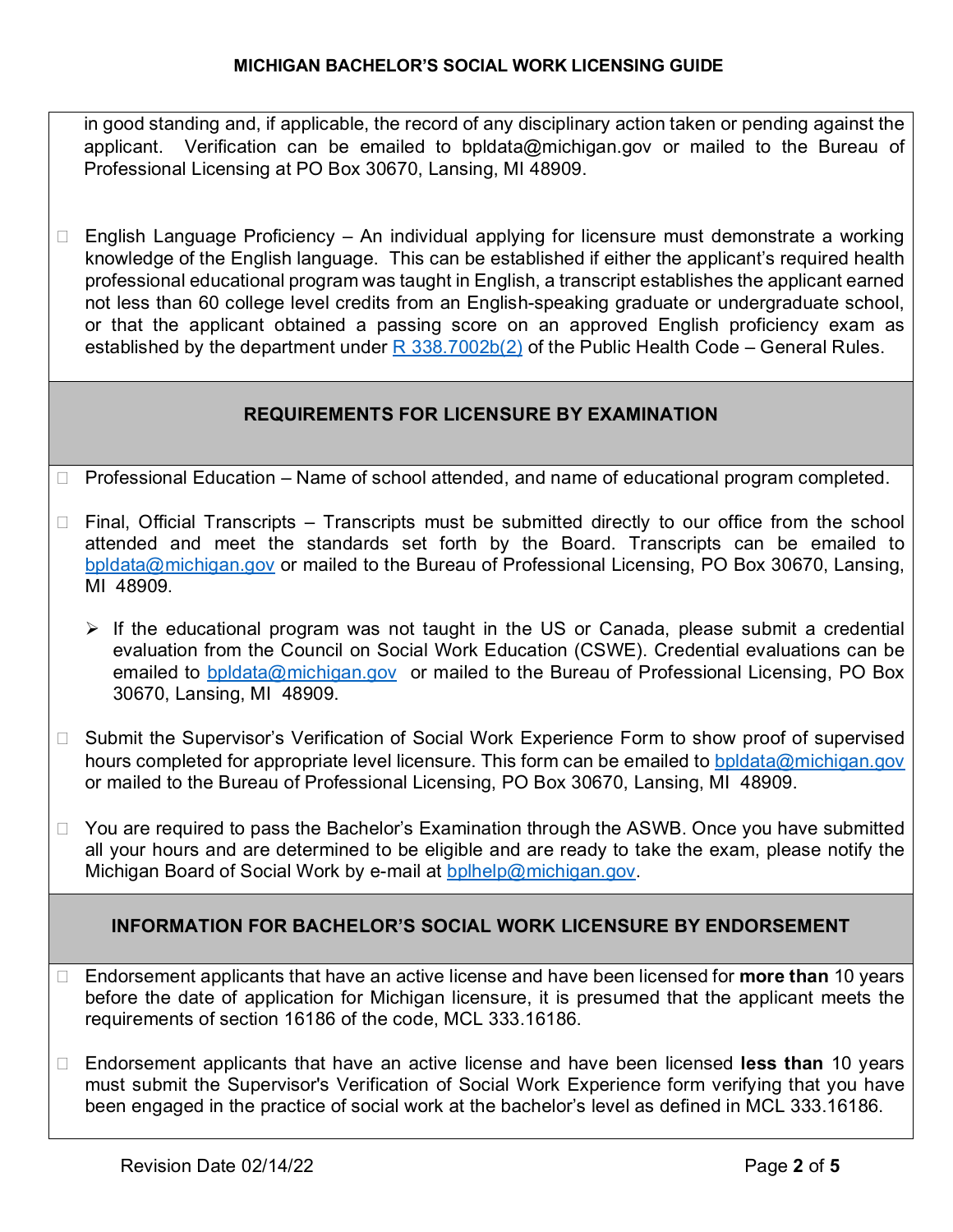#### AND

- □ Must have passed the ASWB Bachelor's Examination. If your exam was taken in another state, contact the ASWB at www.aswb.org to have them submit official copies of your score reports to this office.
- $\Box$  Submit documentation verifying that the applicant has completed a minimum of 4,000 hours of supervised work experience, work experience, or both, at the bachelor's level.

### **ADDITIONAL REQUIREMENTS FOR LICENSURE BY ENDORSEMENT FOR THOSE LICENSED IN A PROVINCE OF CANADA**

- **(These are in addition to the requirements stated above that apply to ALL Applicants)**
- $\Box$  Verification of the completion of the educational requirements for a bachelor's social work license in a province of Canada or another state to obtain licensure as a bachelor's social worker in a province of Canada or another state. Verification can be emailed to bpldata@michigan.gov or mailed to the Bureau of Professional Licensing at PO Box 30670, Lansing, MI 48909.
- $\Box$  Verification of Licensure Verification of licensure must be sent directly to our office by the licensing agency of any state or province of Canada which you hold or ever held a license as a bachelor's social worker. Verification includes, but is not limited to, showing proof that the applicant's license is in good standing and, if applicable, any disciplinary action taken or pending against the applicant. Verification can be emailed to [bpldata@michigan.gov](mailto:bpldata@michigan.gov) or mailed to the Bureau of Professional Licensing at PO Box 30670, Lansing, MI 48909.
- $\Box$  ASWB Examination Scores Please contact the ASWB to have the Bachelor's exam scores completed to our office.

### **REQUIREMENTS FOR BACHELOR'S SOCIAL WORKER RELICENSURE**

- □ Online application can be completed by visiting **www.michigan.gov/miplus**. Once logged in, select **Licenses**, select "**Modification**" next to your license number and then select **"Relicensure."**
- $\Box$  Proof of 45 hours of continuing education, completed within 3 years of the date of application is required to be submitted. Including 5 hours in ethics, 2 in human trafficking and 2 hours in pain and/or symptom management.
- $\Box$  Verification of Licensure Verification of licensure must be sent directly to our office by the licensing agency of any state or province of Canada which you hold or ever held a license as a bachelor's social worker. Verification includes, but is not limited to, showing proof that the applicant's license is in good standing and, if applicable, any disciplinary action taken or pending against the applicant. Verification can be emailed to [bpldata@michigan.gov](mailto:bpldata@michigan.gov) or mailed to the Bureau of Professional Licensing at PO Box 30670, Lansing, MI 48909.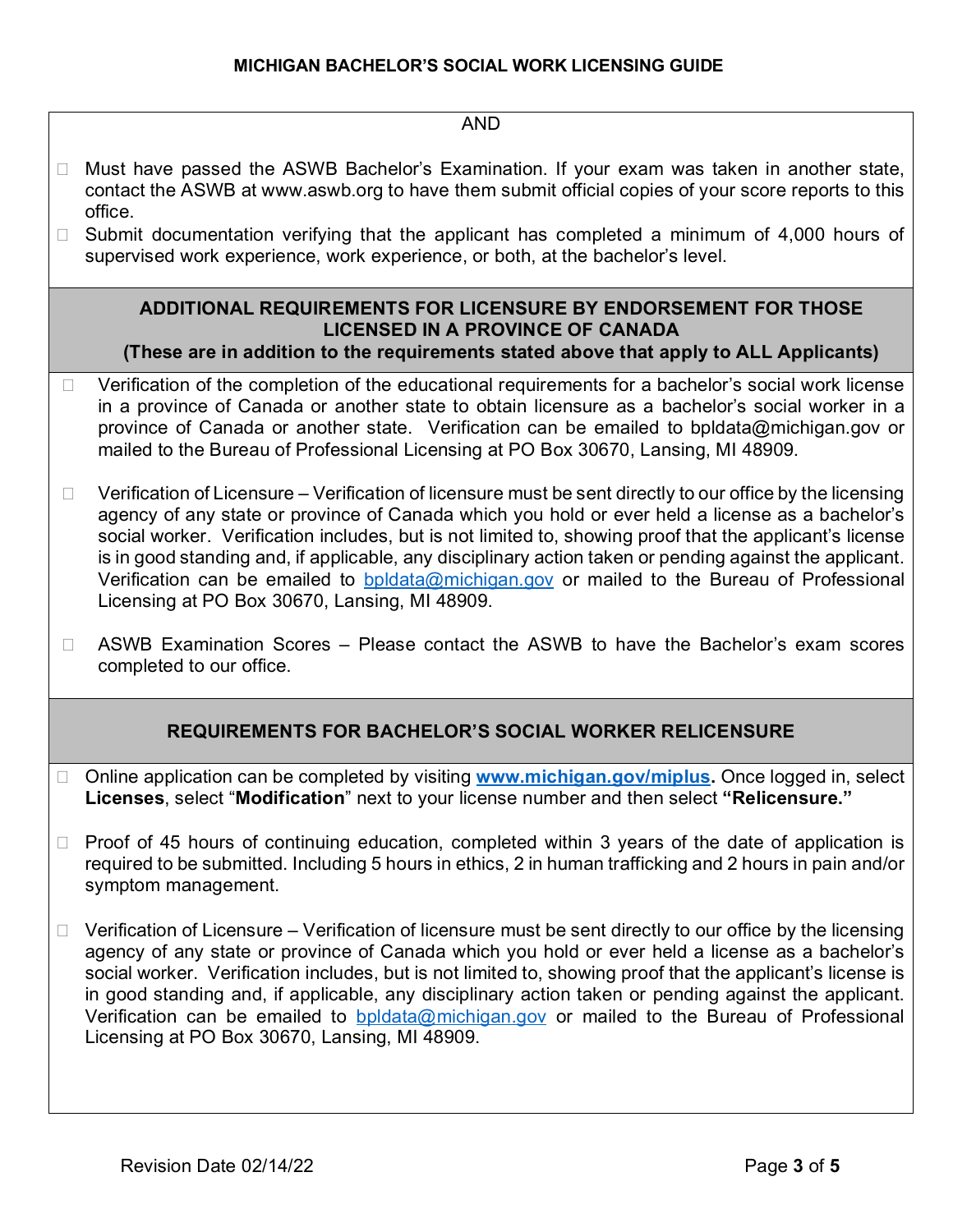#### **MICHIGAN BACHELOR'S SOCIAL WORK LICENSING GUIDE**

**Additional Requirements for Relicensure (Lapsed More than 3 years Less than 7 years)**  $\Box$  Criminal Background Check – Once the application is received, you will be emailed an Application Confirmation letter containing instructions to complete the Criminal Background Check.  $\Box$  Supervised work experience: completion of 1,000 hours of supervised work experience under the supervision of a Michigan licensed master's social worker of the same designation as described in subrules (2) and (3) of this rule, if applicable, R 338.2951, and R 338.2953. **Additional Requirements for Relicensure (Lapsed More than 7 years)**   $\Box$  Criminal Background Check – Once the application is received, you will be emailed an Application Confirmation letter containing instructions to complete the Criminal Background Check.  $\Box$  Supervised work experience: completion of 1,000 hours of supervised work experience under the supervision of a Michigan licensed master's social worker of the same designation as described in subrules (2) and (3) of this rule, if applicable, R 338.2951, and R 338.2953. If the license has been lapsed more than 7 years and the applicant is **not** licensed in another state or Canada, passing results of an ASWB exam is required. **RENEWAL REQUIREMENTS CHECKLIST** □ Online Application For Social Worker Renewal – Can be completed by visiting **www.michigan.gov/miplus.** □ Renewal Application Fee (Must be paid by Visa, Mastercard, American Express, or Discover credit or debit card): Bachelor's Social Worker – \$81.00 □ Renewal Cycle: Bachelor's Social Worker – 3 Years  $\Box$  Good Moral Character Questions – Documentation will be required if you answer "yes" to either question to show at the current time you have the ability to, and are likely to, serve the public in a fair, honest, and open manner, that you are rehabilitated, or that the substance of the former offense is not reasonably related to the occupation or profession for which you are seeking license renewal.  $\Box$  Disciplinary Question – Documentation will be required if you answer "yes" to having sanctions imposed against you by a similar licensure, registration, certification, or disciplinary board of another state or country you have not previously reported to the department.  $\Box$  Human Trafficking – Beginning in 2021, and all renewals thereafter, licensees seeking renewal must have completed training in identifying victims of human trafficking that meets the standards in